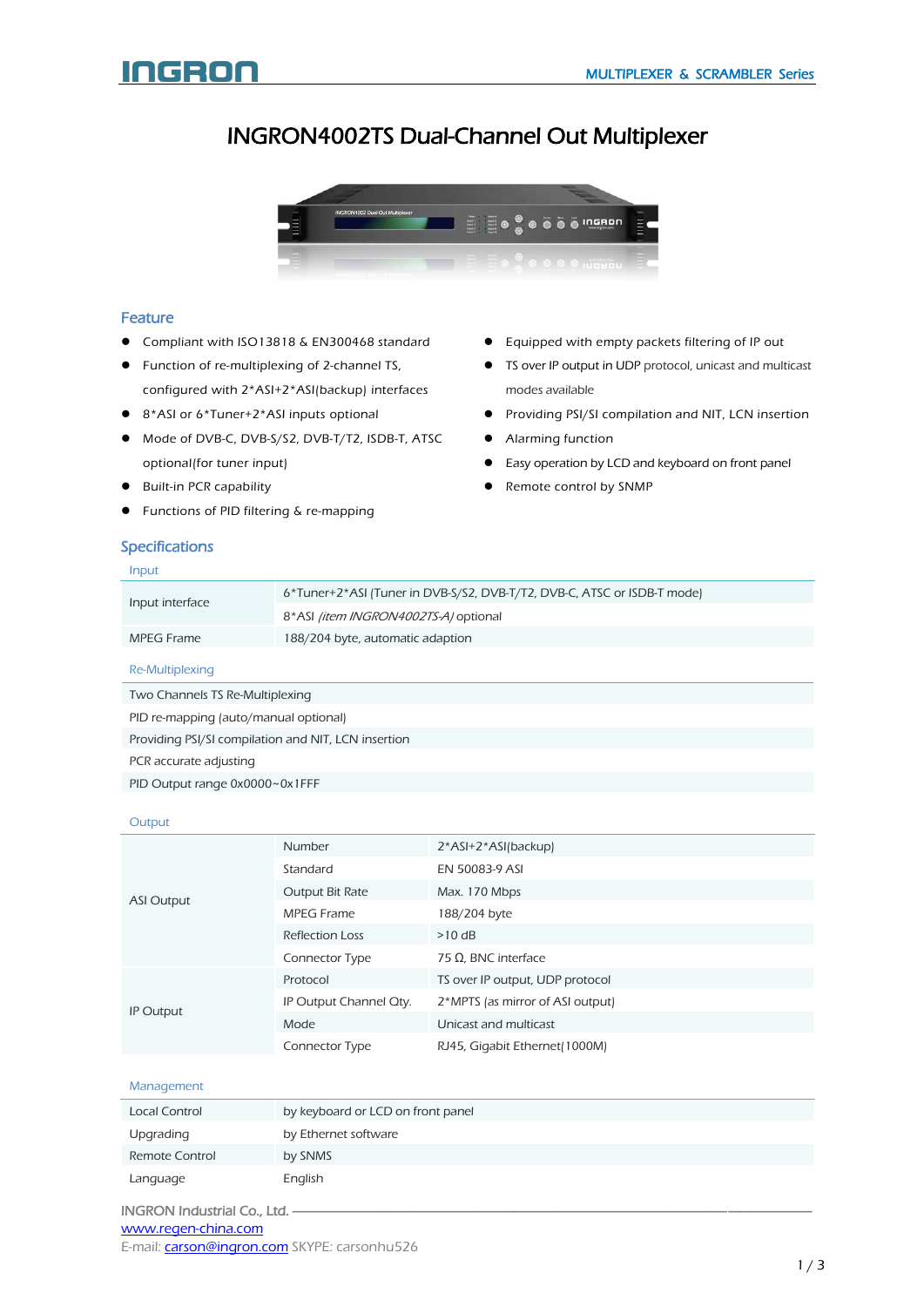#### c BO

#### General

| Voltage           | 100~240V AC, 50/60Hz                                        |
|-------------------|-------------------------------------------------------------|
| Power Consumption | 18.0 W                                                      |
| Environment       | $0~45^{\circ}$ C (Operation), -20~80 $^{\circ}$ C (Storage) |
| Dimension (W*D*H) | 482*405*44 mm                                               |
| Gross Weight      | 4.0 KGS                                                     |

#### Introduction

INGRON4002TS Tuner & ASI in Dual-Out Multiplexer is a high-quality device, which is configured with demodulation and multiplexing modules in one unit. This unit has input choices of 6\*Tuner + 2\*ASI (INGRON4002TS-T) or 8\*ASI (INGRON4002TS-A), and provides output of 2\*ASI+2\*ASI(backup)+2\*TSoIP. IP output is of Gigabit Ethernet(1000M), capable of transporting 2\*MTPS(sharing one data port, in mirror of 2\*ASI), and unicast & multicast can be optional. Besides, this multiplexer is also equipped with more functions, such as PSI/SI generating and editing, re-multiplexing, PID re-mapping, PCR accurate adjusting, etc.. With high integration, excellent performance and competitive cost, INGRON4002TS(-A) is widely used in CATV broadcasting system, digital TV head-end projects and so on.

# Diagram



#### INGRON4002TS-A



# INGRON4002TS-T